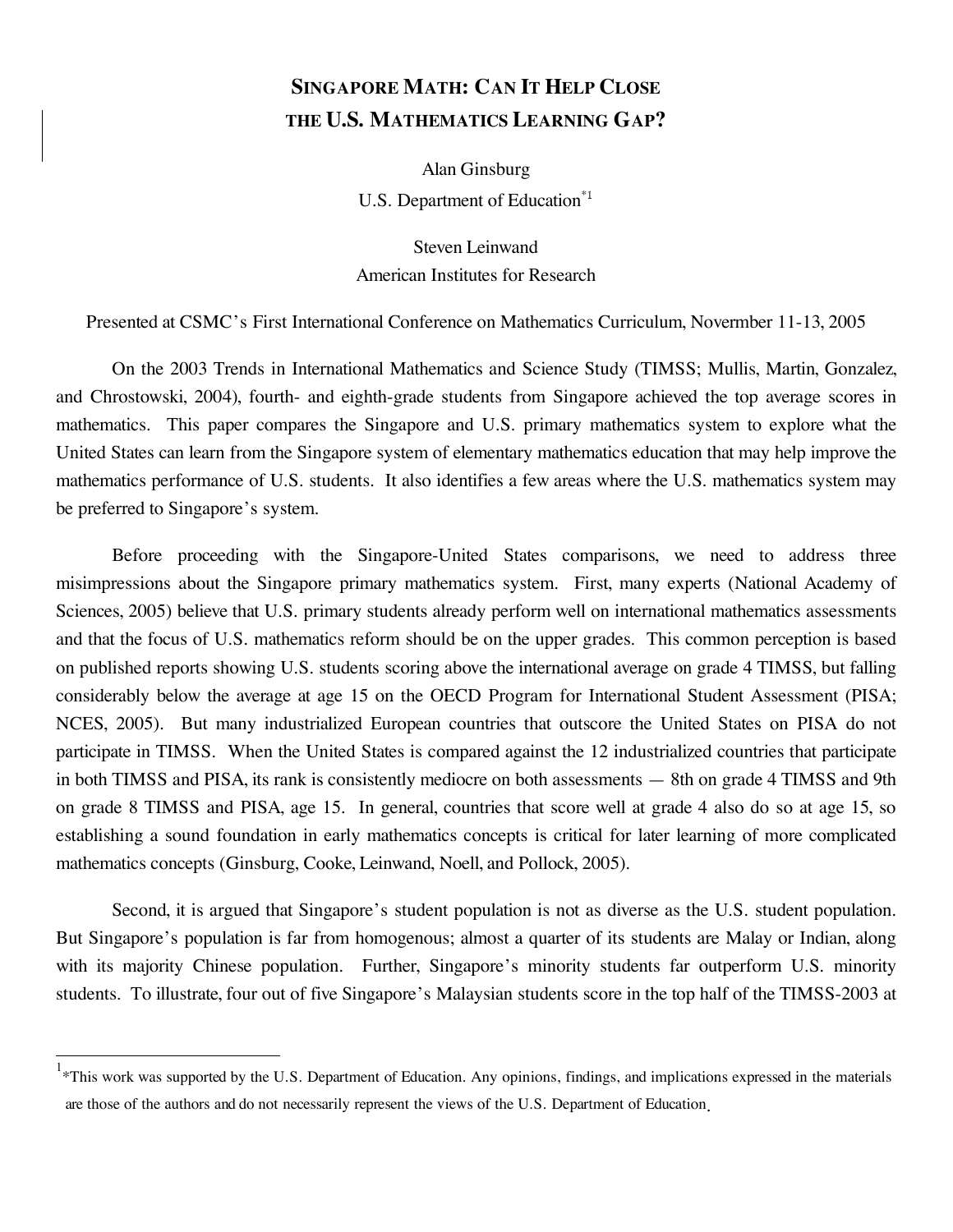grade 8, whereas a majority of U.S. black students score in the bottom quarter of the TIMSS international student rankings (Ministry of Education (MOE), Singapore, 2000; NCES, 2000).

 Third, it is argued that Singapore's small population of about 4 million allows the development of a strong centralized curriculum not possible to replicate in the highly decentralized U.S. education system. True, but U.S. states under the federal No Child Left Behind legislation must have in place challenging mathematics standards and uniform assessments in at least grades 3–8, and states could adopt a curriculum like Singapore's (U.S. Congress, 2002).

 Given Singapore's success, it is worthwhile to carefully analyze Singapore's mathematics education system and how it compares with the U.S. education system as the United States seeks to achieve the goals and mandates of No Child Left Behind. The comparisons of the two systems are made in the areas of frameworks, textbooks, assessments, and teachers, with the key findings described below.

#### **Frameworks**

### **The United States lacks Singapore's uniform and coherent national mathematics curriculum that guides its mathematics program.**

 Singapore has a well-defined, specific national mathematics framework. By contrast, the United States has no official national mathematics framework. In fact, the U.S. Department of Education is prohibited by law from (NCTM, 2000) standards are the closest U.S. approximation to national standards and are the basis for many state specifying a national curriculum (U.S. Congress, 1979). Instead, the National Council of Teachers of Mathematics frameworks.

 However, the NCTM framework lacks Singapore's highly logical and specific mathematics framework. Singapore specifies grade-specific content, but NCTM specifies imprecise content only within broad grade bands (K–2, 3–5). Singapore adopts a spiral approach that builds outward on prior content; the U.S. NCTM uses a spiral approach that to a significant degree repeats content across grades.

 The treatment of multiplication in grades 1 and 2 illustrates the differences between the Singapore and NCTM framework approaches. Singapore's grade 1 standards are specific and bounded – multiplication of numbers with a product not greater than 40 and division of numbers with a result not greater than 20. Grade 2 expands multiplication and division within the 2, 3, 4, 5, and 10 times tables.

 In contrast with Singapore's specific and cumulative approach, NCTM covers multiplication and division in grades 1 and 2 within a broad K–2 grade band and within the general category of the "meaning of operations " rather than multiplication and division. Students are to "understand situations that entail multiplication and division, such as equal groupings of objects and sharing equally." These NCTM statements are too broad and unspecific to provide the direction necessary to guide what mathematics states and school systems should teach at specific grades.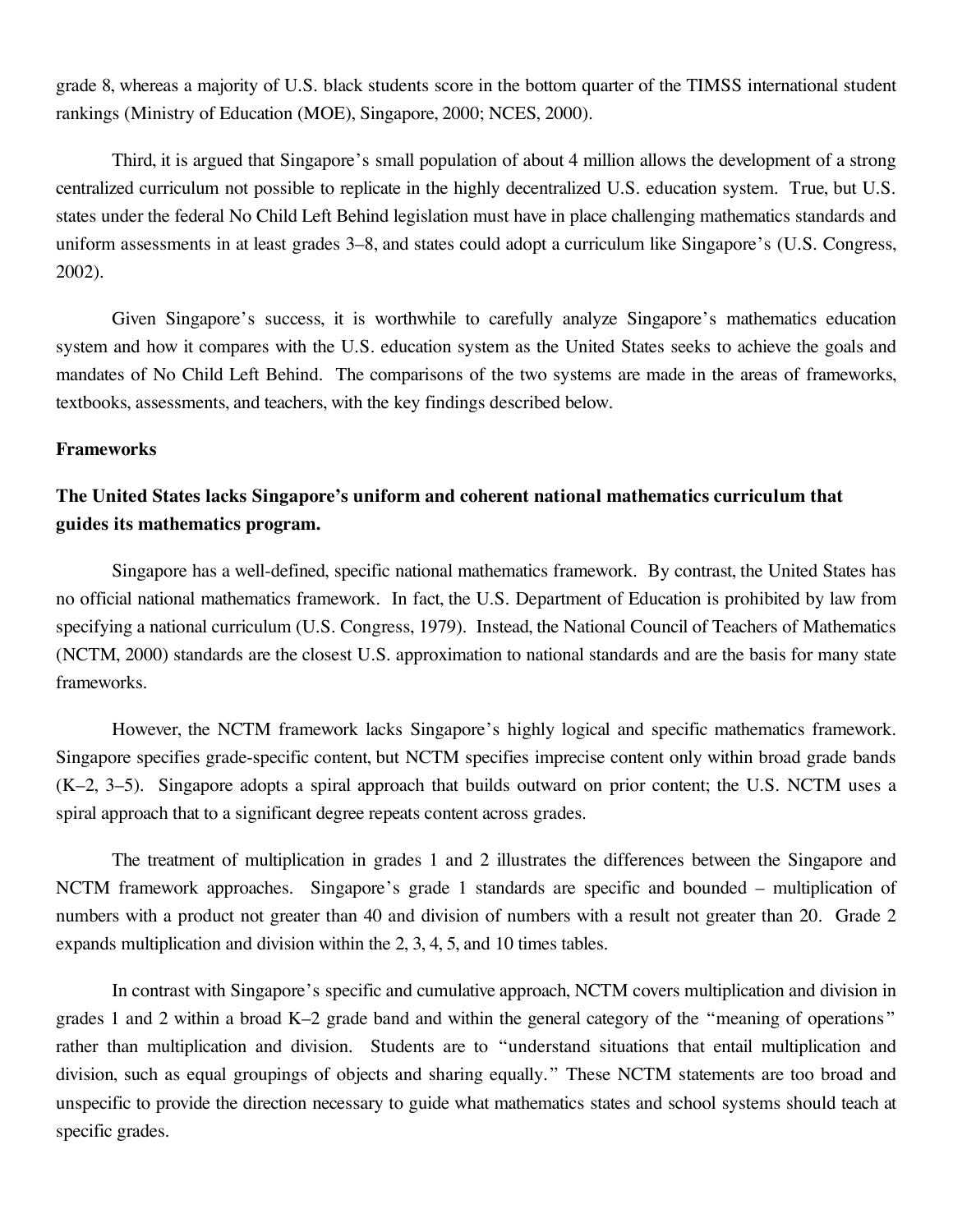## **Singapore's but others are poorly organized and lack direction. State frameworks differ greatly; some state frameworks are nearly as specific and focused as**

 The U.S. state mathematics frameworks differ considerably in the amount and nature of the mathematics content at each grade. Table 1 illustrates the differences between the mathematics frameworks of seven states and that of Singapore. Three of the seven states, California, North Carolina, and Texas, expose students to nearly the same amount of content as Singapore. Florida, in contrast, specifies about twice the number of mathematics topics per grade; teaches each topic twice as long; and also expects students to learn twice the number of outcomes per grade. Maryland, New Jersey, and Ohio frameworks fall in between in content exposure. With so much more mathematics content to cover in each grade, many U.S. state frameworks are not able to treat topics with depth. Therefore, they repeat the same topics over many more grades than does Singapore, and the mathematics curriculum does not progress at as fast a pace.

|                      | Total No.<br>of |            | Avg. No. of<br>Avg. No. of<br>Topics/Grade<br>Grades/Topic |            | Total No.<br>of          | Avg. No. of<br>Outcomes/<br>Grade |            |                          |
|----------------------|-----------------|------------|------------------------------------------------------------|------------|--------------------------|-----------------------------------|------------|--------------------------|
|                      | Topics<br>(2)   | No.<br>(3) | Ratio to<br>Sing.<br>(4)                                   | No.<br>(5) | Ratio to<br>Sing.<br>(6) | Outcomes<br>(7)                   | No.<br>(8) | Ratio to<br>Sing.<br>(9) |
| Singapore            | 40              | 15         |                                                            | 2.3        |                          | 232                               | 39         |                          |
| California           | 42              | 20         | 1.3                                                        | 2.9        | 1.3                      | 305                               | 51         | 1.3                      |
| Florida              | 54              | 39         | 2.6                                                        | 4.2        | 1.8                      | 640                               | 107        | 2.7                      |
| Maryland             | 46              | 29         | 1.9                                                        | 3.8        | 1.7                      | 415                               | 69         | 1.8                      |
| <b>New</b><br>Jersey | 50              | 28         | 1.9                                                        | 3.4        | 1.5                      | 336                               | 56         | 1.4                      |
| North<br>Carolina    | 41              | 18         | 1.2                                                        | 2.6        | 1.1                      | 217                               | 36         | .9                       |
| Ohio                 | 48              | 26         | 1.7                                                        | 3.3        | 1.4                      | 370                               | 62         | 1.6                      |
| Texas                | 40              | 19         | 1.3                                                        | 2.8        | 1.2                      | 265                               | 44         | 1.1                      |

Table 1. Comparison of Content Exposure for Singapore and Selected U.S. States Mathematics Standards: Grades 1–6

 Source: Ministry of Education (MOE), Singapore (2001); States are from standards available in 2005 from individual state websites.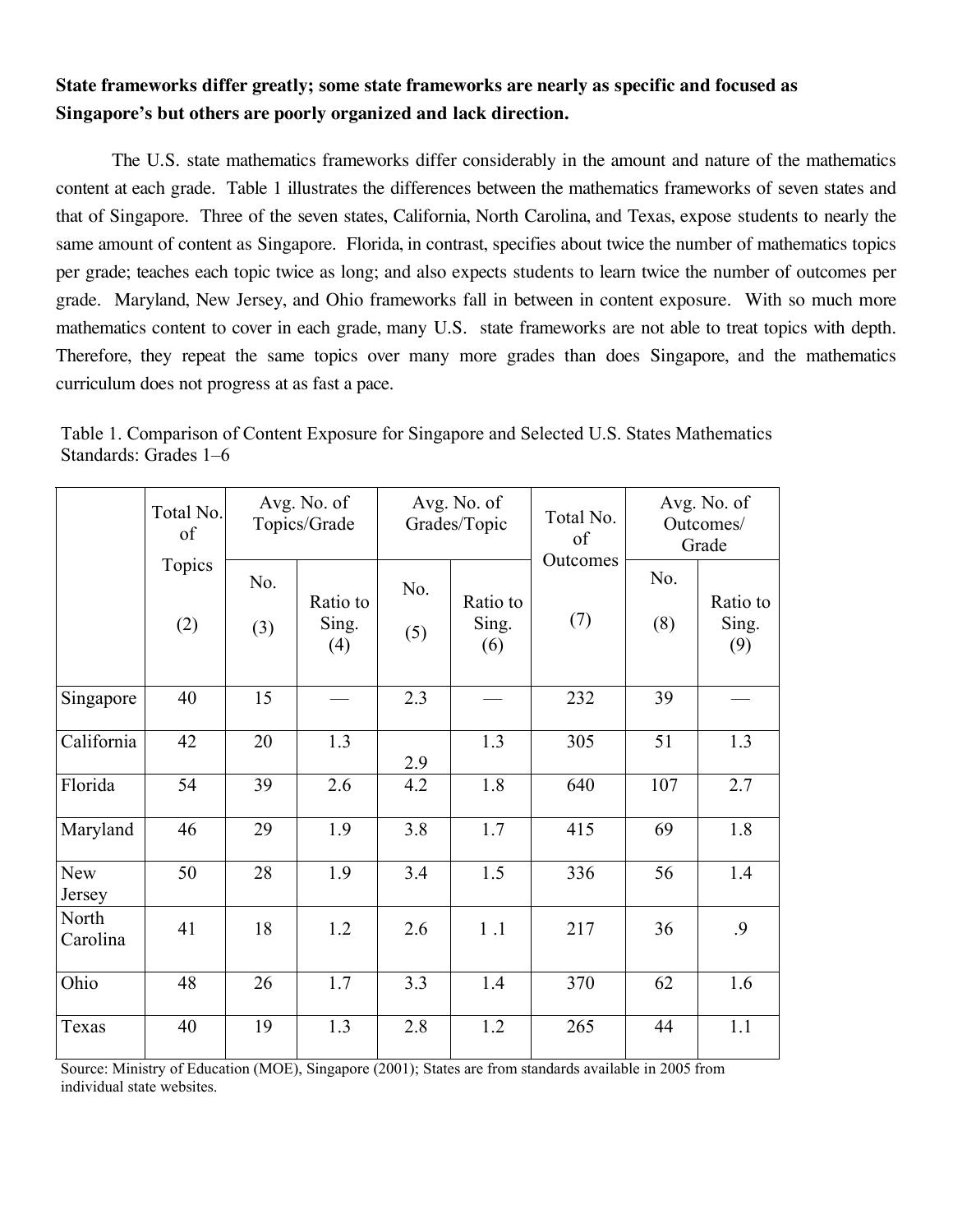The treatment of fractions in grade 4 in Singapore and in Florida illustrates Singapore's greater focus and depth of presentation. Singapore specifies that students should be able to do the following:

- • Add and subtract like fractions; related fractions. (Denominators of given fractions should not exceed 12; Exclude sums involving more than 2 different denominators.)
- Calculate the product of a proper fraction and a whole number.
- • Express an improper fraction as a mixed number, and vice versa (Include expressing an improper fraction/mixed number in its simplest form).
- • Solve up to two-step word problems involving fractions. (Include using unitary method to find the "whole" given a fractional part. Exclude question such as "Express the number of girls as a fraction of the number of boys " as it will be dealt with under the topic "Ratio.")

 Contrast Singapore's clear focus on the mathematics of fractions with Florida's grade 4 specifications involving fractions:

- • Compares and orders commonly used fractions and decimals to hundredths using concrete materials, drawings, and numerals.
- Locates whole numbers, fractions, mixed numbers, and decimals on a number line.
- • Translates problem situations into diagrams and models using whole numbers, fractions, mixed numbers, and decimals to hundredths including money notation.
- Uses concrete materials to model equivalent forms of whole numbers, fractions, and decimals.
- • Knows that two numbers in different forms are equivalent or nonequivalent, using whole numbers, decimals, fractions, and mixed numbers.
- • Explains and demonstrates the addition and subtraction of common fractions using concrete materials, drawings, story problems, and algorithms.
- • Explains and demonstrates the addition and subtraction of decimals (to hundredths) using concrete materials, drawings, story problems, and algorithms.
- Predicts the relative size of solutions in: addition and subtraction of common fractions.
- • Uses problem-solving strategies to determine the operation(s) needed to solve one- and two-step problems involving addition and subtraction of fractions.

 Florida's framework mixes the learning of whole numbers, decimals, and mixed numbers with fractions. Florida's descriptions also intersperse what students need to know about fractions with very general prescriptions about teaching fractions using concrete materials and drawings. In addition, Florida's descriptions lack the precision of Singapore's statements, such as "calculate the product of a proper fraction and a whole number."

## **provides them with an alternative framework; the U.S. frameworks make no such provisions. Singapore recognizes that some students may have more difficulty in mathematics and**

 Singapore has developed an alternative mathematics framework for lower-performing students in the upper primary grades that covers all the mathematics topics in the regular framework, but at a slower pace and with greater repetition. Singapore also provides its slower students with extra help from well-trained teachers. NCTM and the states we examined provide no alternative framework for lower-performing mathematics students. Moreover, such students are often tracked into slower mathematics courses, but unlike in Singapore, these students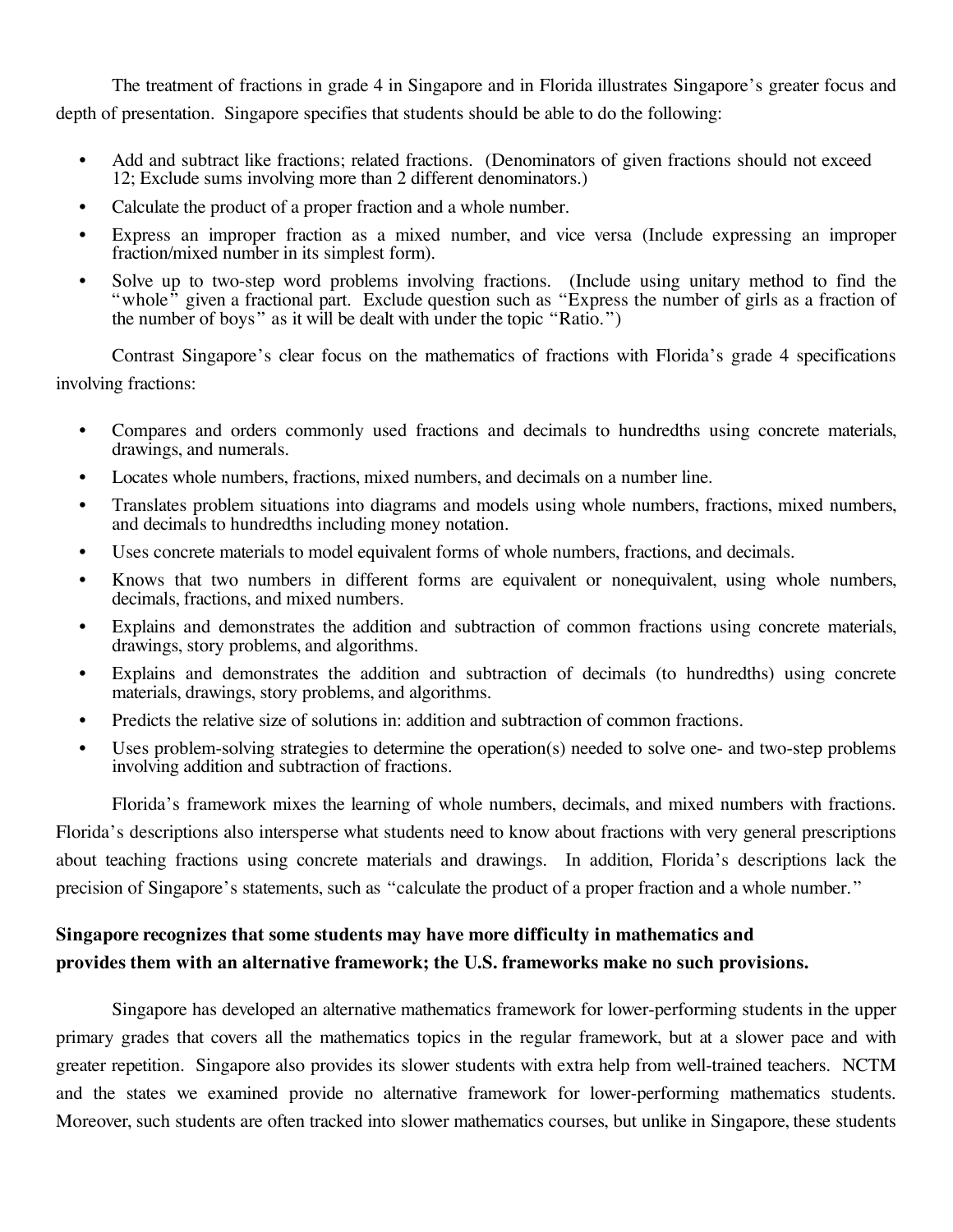are seldom taught all the required mathematics material. Evaluations have shown that they frequently receive their extra help from teacher's aides who lack college degrees and/or background in mathematics.

|                    | Total<br>Pages | $#$ of<br>Chapters | $#$ of<br>Lessons | Average<br>Pages per<br>Lesson | Pages of<br>Development | Pages of<br>Exercises | Other<br>Pages |
|--------------------|----------------|--------------------|-------------------|--------------------------------|-------------------------|-----------------------|----------------|
| Singapore          | 496            | 14                 | 42                | 12                             | 150<br>$(30\%)$         | 234<br>(47%)          | 112<br>(23%)   |
| Scott-<br>Foresman | 729            | 32                 | 164               | 4                              | 187<br>(26%)            | 217<br>$(30\%)$       | 325<br>(45%)   |
| Everyday<br>Math   | 257            | 11                 | 120               | 2                              | 137<br>(53%)            | 120<br>(47%)          |                |

 Table 2. Comparison of Textbook Organization by Number of Topics, Lesson Length, and Pages Devoted to Development and Exercises: Grade 3

Source: Singapore Ministry of Education (2001), Scott-Foresman (2004), and Everyday Mathematics (2001).

#### **Textbooks**

# **Singapore textbooks' in-depth treatment of mathematical topics build deep understanding of mathematical concepts; traditional U.S. textbooks rarely get beyond definitions and formulas, developing primarily students' mechanical ability to apply mathematical concepts.**

 Singapore textbook publishers know the mathematics that students are expected to learn grade by grade. U.S. textbook publishers know the textbook content for some states with well-defined frameworks, but not for other states where frameworks specify mathematical content only in a general way. Even when states have well- defined mathematics topics in each grade, the same topics are taught over different grades in different states. As an example, students are expected to gain fluency in the addition of fractions by grade 4 in one state; grade 5 in 15 states; grade 6 in 20 states; and grade 7 in 6 states (Reys et al., 2005).

 U.S. textbook publishers seek to maximize a textbook's market share across states with different frameworks by including lessons on many more topics in the same textbook than is the case in Singapore. To quantify this difference in textbook topic coverage, we compare the Singapore mathematics textbook and a traditional U.S. textbook we selected, the Scott-Foresman mathematics series. We also selected a nontraditional U.S. mathematics textbook, *Everyday Math,* which was developed as part of the National Science Foundation textbook development effort.

 These three textbooks are compared in their treatment of the grade 3 topics in Table 2. Comparisons for other grades yield similar results. The Singapore textbook covers half the number of topics as the two U.S. textbooks. Moreover, there are 12-page lessons on average in Singapore, compared with Scott-Foresman's short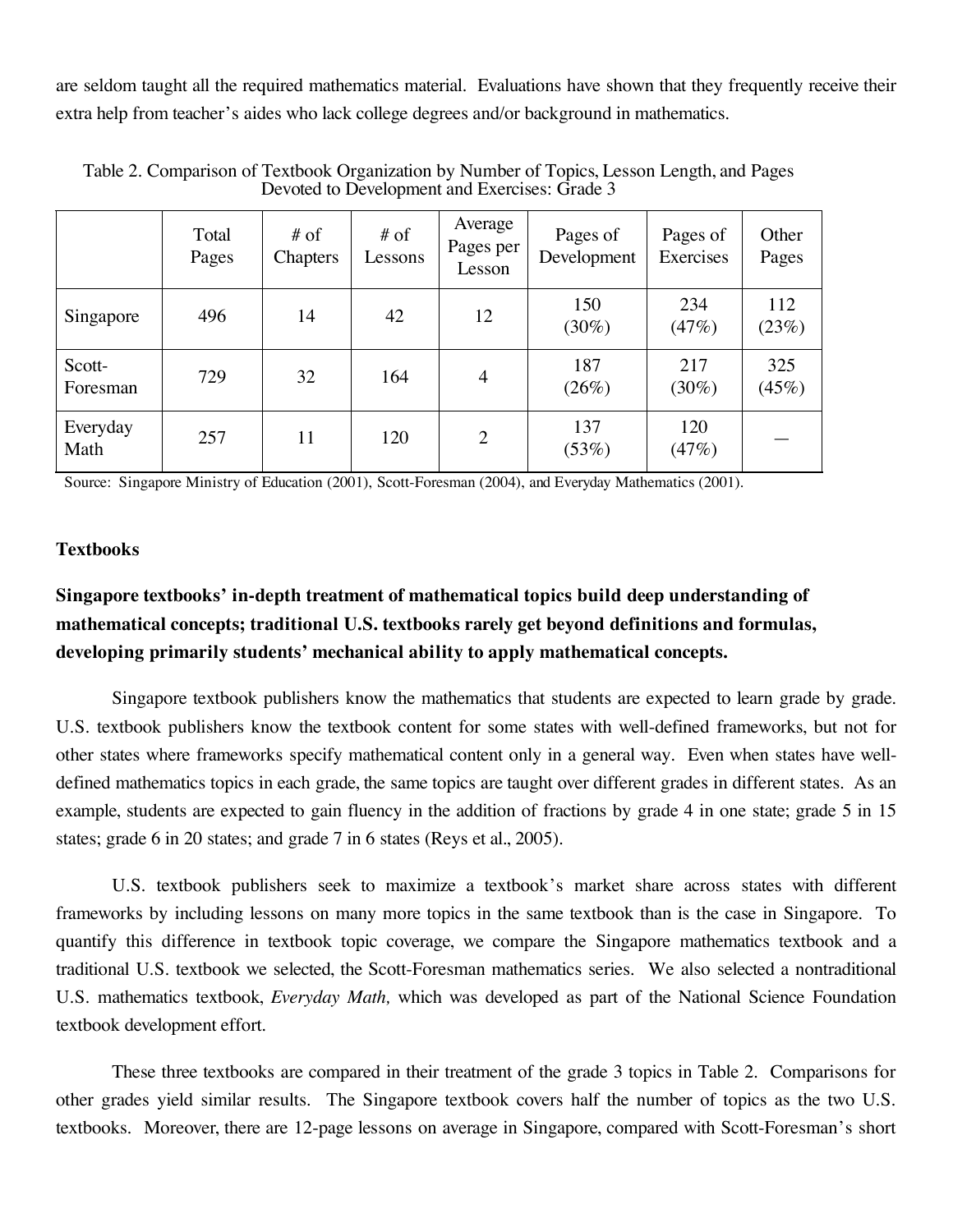4-page lessons. Although the U.S. traditional textbook has almost double the pages of Singapore's textbook, about 45 percent of the pages do not cover either concept development or exercises, far more than for either the Singapore textbook or *Everyday Math*.



Exhibit 1a. Singapore's Pie Chart Problem With Intermediate Unknowns Involving Angles





 The lengthier lessons allow the Singapore textbook to have rich and cumulative topic development. We illustrate the richness of the Singapore development with the pie chart problem in Exhibit 1a. Students need to understand that the size of the pie slices are in proportion to the size of the angles in a circle and draw on their knowledge of right angles and the sum of angles of a straight line to solve the problem. The pie chart example from the Scott-Foresman textbook (Exhibit 1b) does not address angle measures and requires knowing only that the sum of the pieces of the pie have to equal the total, or 100 percent.

#### **Singapore's Concrete-Pictorial-Abstract Approach**

 Students begin to grasp the power of mathematics when they are able to apply the essential core mathematical principles to solve a rich variety of mathematics problems. But to grasp mathematical ideas, students must understand and apply mathematical abstractions, yet abstract mathematics is difficult for many students to grasp. The Singapore textbook features instructional presentations in which a concept is first illustrated concretely, then pictorially, and finally abstractly. The approach is similar in purpose to the manipulatives common in U.S. schools, but Singapore tightly connects its concrete examples with student learning of mathematical ideas, a frequent weakness with the U.S. application of manipulatives.

Exhibit 2 illustrates the concrete-pictorial-abstract approach applied to explaining how dividing 12 by 3 is the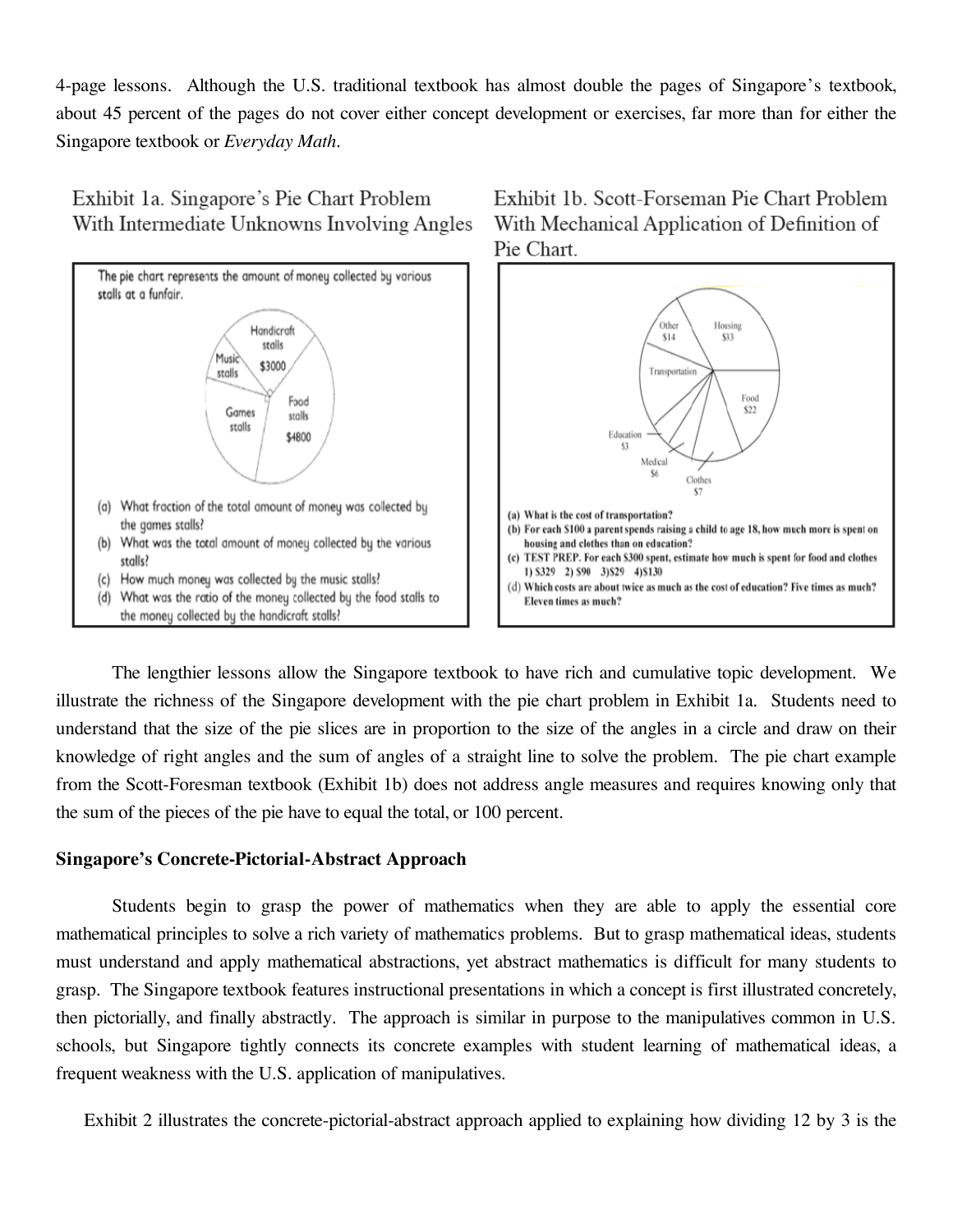same as multiplying 12 by one-third. The concrete level displays thirds in terms of objects. The pictorial level shows thirds represented by a bar. Finally, the abstract level expresses the fraction of thirds in terms of an equation. Singapore also builds up the pictorial approach to show how to use diagrams to translate complicated word problems into mathematical expressions. Similar consistent presentations of the concrete, pictorial, and abstract approach were not found in the traditional U.S. mathematics textbooks.

Exhibit 2. Singapore's Concrete-Pictorial-Abstract Approach Provides a Bridge for Students Who Have Trouble With Abstract Mathematics Concepts



Source: Singapore Primary Math Grade 3

#### **Assessment**

 **Singapore has uniform assessments at two transition grades, 6 and 10; the United States mandates testing in more grades, but the 50 state assessments of mathematics differ significantly in how they measure student performance.** 

 Singapore's uniform assessments are developed by the Ministry of Education at grades 6 and 10. These are high stakes placement exams. The uniform national examination covers the cumulative mathematics content in Singapore's mathematics framework. In the United States, there is no official national assessment. The NCLB Act does provide for individual state assessments in grades 3–8 and one high school grade. At the national level, the U.S. Department of Education administers the National Assessment of Educational Progress (NAEP), but it is given to only a sample of each state's students in mathematics in grades 4 and 8; scores are reported for states, but not for individual students.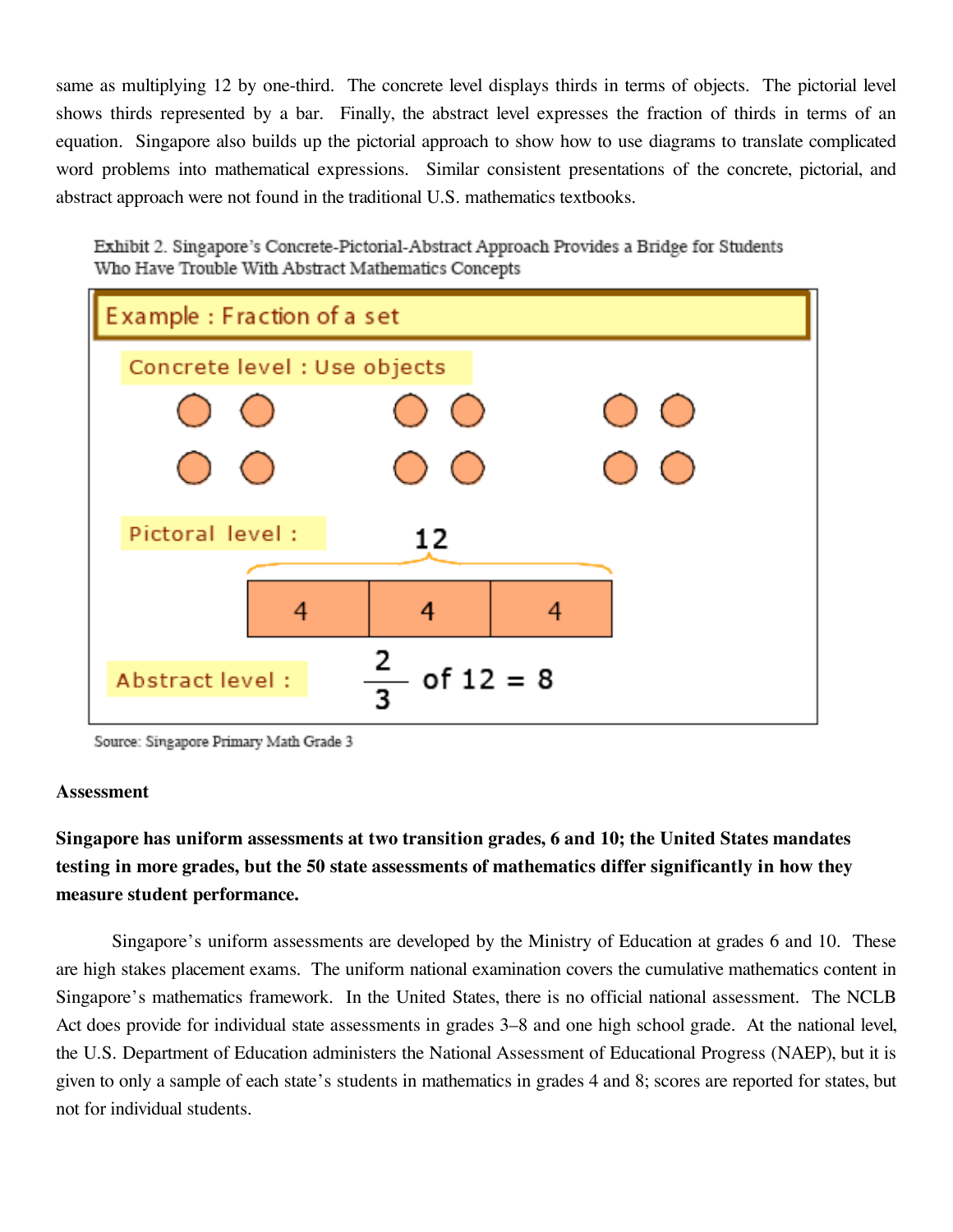In response to NCLB, each state's tests are variable yardsticks on which a student's test results often depend on the state in which he or she resides. One way to quantify the differences in state measures is to compare a state's pass rate of its students on its own test with its pass rate on the uniform national NAEP test for the same grade. South Carolina is a state that has set a stringent state mathematics test, on which only 23 percent of the state's students achieved proficient levels, below the 30 percent at least proficient on NAEP's mathematics assessment. Tennessee is a state that established much lower pass standards for students to achieve proficient or above on its own test. Although 87 percent of Tennessee's grade 8 students were proficient on Tennessee's own state test, only 21 percent were proficient on NAEP (Dillion, 2005). Until the United States decides to have state tests match up with a uniform national test like NAEP, these disparities in test measures across states will continue.

## **grades (i.e., value-added); the U.S. school accountability approach in NCLB measures the progress of Singapore's school accountability approach measures the school's progress of the same students over different students at the same grade over time.**

 Singapore uses a value-added measure of learning growth. Grade 10 actual scores are compared with grade 10 predicted scores, where predicted scores are based on grade 6 student scores. Those schools with actual grade 10 scores above predicted grade 10 scores are rewarded with recognition and funding (Tan, 1995).

 NCLB measures school performance by whether school outcomes at each grade demonstrate adequate yearly progress (AYP) with successive cohorts of students at the same grade. States establish annual improvement goals for each grade, and schools must meet state progress at each grade. Schools need to continue to demonstrate progress so that by 2014, all students in a school achieve proficient levels. A criticism of this approach is that schools that have more needy students and that start with lower performing students must demonstrate more growth to reach proficiency than schools with higher performing students. Hence, schools are discouraged from taking low-income students, for example, where school choice plans exist. This is not a problem with Singapore's value-added approach in which schools are compared by the amount of improvement. To test the feasibility and benefits of a value-added measure, Secretary of Education Spellings recently announced a pilot that would allow some states to use a Singapore-like, value-added approach on a trial basis (U.S. Department of Education, 2005).

# **The questions on Singapore's high stakes grade 6 Primary School Leaving Examination (PSLE) are more challenging than the released items on the U.S. grade 8 National Assessment of Educational Progress (NAEP) or the grade 8 state assessments.**

 The items on the Singapore assessments are more likely to require deeper problem solving skills than items on the U.S. state assessments or NAEP at grade 8. Items on Singapore's tests are more likely to require preparing constructed responses, solving for intermediate unknowns, and developing non-routine solutions than are U.S. test items (see Table 3).

 Table 3. Comparison of Assessment Items for Singapore, Selected States, and NAEP (Percent of Items)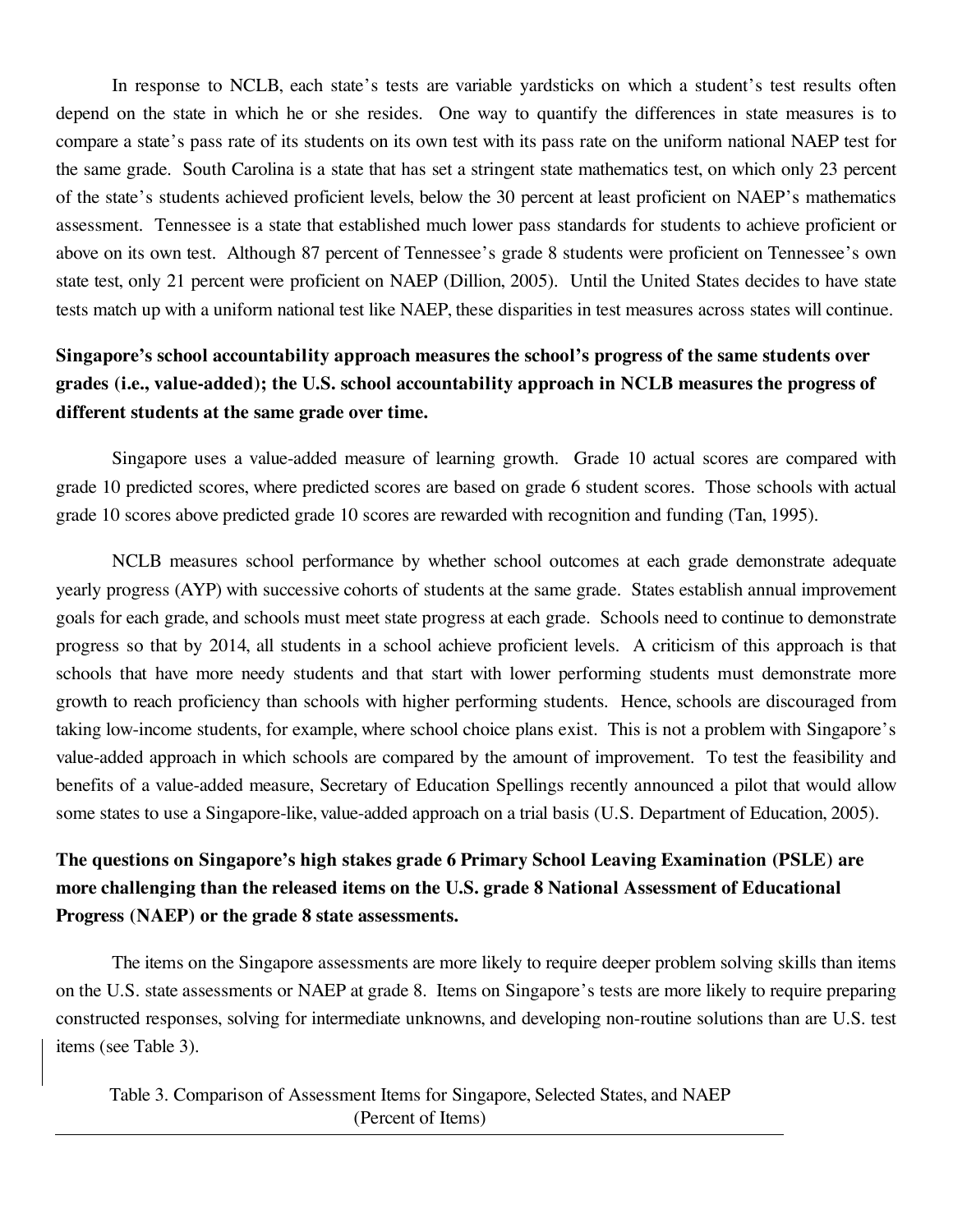|                                | Multiple Choice | Multistep | Finding an           |
|--------------------------------|-----------------|-----------|----------------------|
|                                |                 |           | Intermediate Unknown |
| Singapore – $\overline{Gr. 6}$ | 31%             | 25%       | 19%                  |
| Florida – Gr. $8$              | 52%             | 12%       | $8\%$                |
| New Jersey $-$ Gr. 8           | 85%             | 33%       | $0\%$                |
| $N. Carolina - Gr. 8$          | 100%            | $5\%$     | $\overline{5\%}$     |
| Ohio – Gr. $6$                 | 74%             | 17%       | $4\%$                |
| Texas $-\overline{Gr. 8}$      | 100%            | $6\%$     | $2\%$                |
| $NAEP* - Gr. 8$                | 65%             | 21%       | $8\%$                |

Source: State data based on released items; NAEP data based on entire item pool.

#### **Teachers**

# **are paid to attend; U.S. teachers most frequently pass the PRAXIS I and PRAXIS II elementary teacher Singapore teachers must pass a rigorous entrance exam to be accepted to education school, which they exams, which are no harder than the Singapore grade 6 exam.**

 Singapore targets acceptance to education school from the top third of its graduates by using a rigorous exam as part of the screening process. Singapore's primary education teachers typically have only two years of a college education, but during this period they take 12 semester hours of mathematics pedagogy courses covering the content and teaching of all the major topics in the Singapore framework.

 U.S. elementary teachers are among the poorest performers of all college students in mathematics, as measured by their SAT scores, which are significantly below the SAT scores of the average college graduate (Gitomer, Latham, and Ziomek, 1999). Education majors take less mathematics than the typical college graduate, 6.3 credit hours compared with 8.3 credit hours (NCES, 2002). They are able to start with low mathematics scores and take few courses to improve their mathematics because of the low requirements of the PRAXIS I at the beginning of education school and the PRAXIS II elementary exams taken for state licensing.

 The most common exams that U.S. teachers have to pass are the PRAXIS I to graduate from education school and the PRAXIS II to obtain a state license. As the typical PRAXIS I questions illustrate, the PRAXIS elementary teacher mathematics questions are all multiple-choice questions, which rarely require examinees to do more than solve one-step, straightforward applications of a definition or concept (see Table 3). Contrast these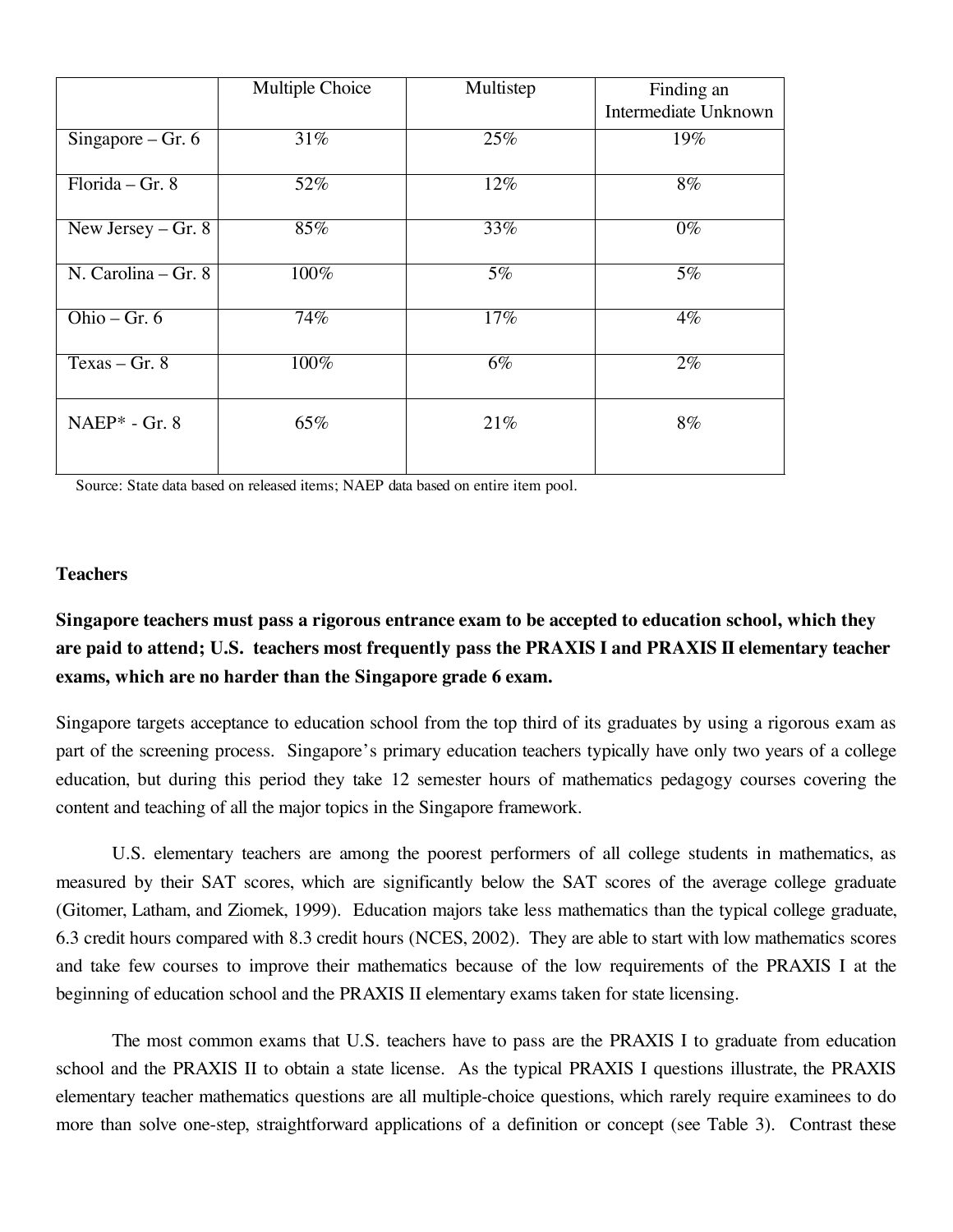questions with three illustrative questions at the easy or moderate level from Singapore's Primary School Leaving Exam at grade 6 (see Exhibit 3). The Singapore Ministry of Education designated easy questions as ones that all students would be expected to answer correctly and moderate questions as ones that average students would be expected to answer correctly. The Singapore questions require students to undertake multiple step solutions and demonstrate an understanding of concepts in nonroutine situations. Toughening the assessments that elementary teachers pass is one of the surest way to obtain teachers who understand core mathematics ideas.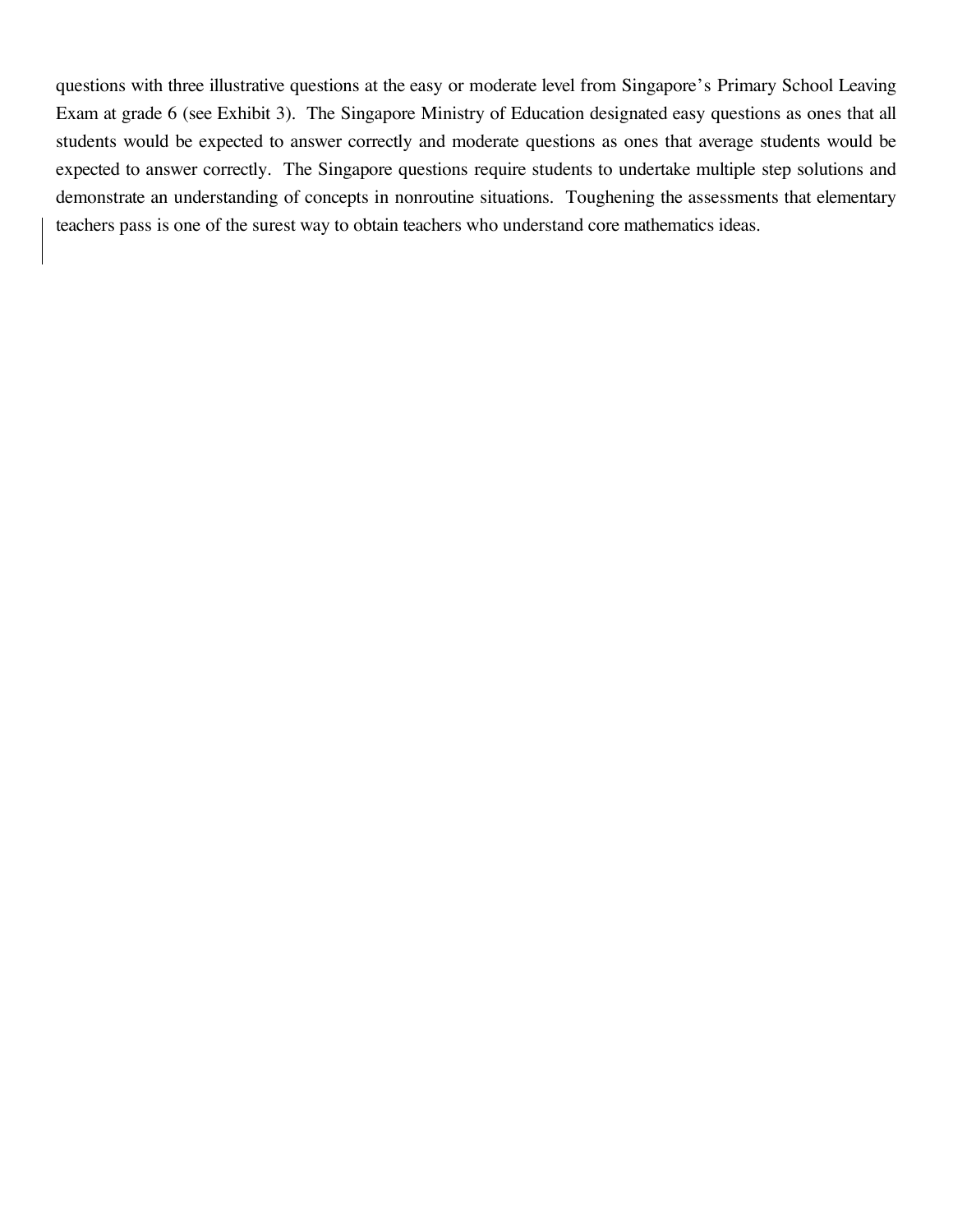Exhibit 3. Typical Questions on U.S. PRAXIS Exam for Prospective Elementary Teachers Compared With Singapore Grade 6 Primary School Leaving Exam Sample Problems (Easy or Moderate Difficulty)

Typical U.S. PRAXIS I Teacher Elementary Exam Questions (source: http://ftp.ets.org/pub/tandl/0730.pdf))

| 1. Which of the following is equal to a quarter of a million? |                                                            |           |                                               |                                                                                                                                                                                                                                 |  |
|---------------------------------------------------------------|------------------------------------------------------------|-----------|-----------------------------------------------|---------------------------------------------------------------------------------------------------------------------------------------------------------------------------------------------------------------------------------|--|
| (A) 40,000                                                    | (B) 250,000                                                |           | (C) 2,500,000 (D) 1/4,000,000 (E) 4/1,000,000 |                                                                                                                                                                                                                                 |  |
|                                                               | 2. Which of the following fractions is least?              |           |                                               |                                                                                                                                                                                                                                 |  |
| (A) 11/10                                                     | (B) 99/100                                                 | (C) 25/24 | (D) 3/2                                       | (E) 501/500                                                                                                                                                                                                                     |  |
|                                                               | 3. Which of the sales commissions shown below is greatest? |           |                                               |                                                                                                                                                                                                                                 |  |
|                                                               |                                                            |           |                                               | (A) 1% of \$1,000 (B) 10% of \$200 (C) 12.5% of \$100 (D) 15% of \$100 (E) 25% of \$40                                                                                                                                          |  |
| numbers is 9?                                                 |                                                            |           |                                               | 4. For a certain board game, two dice are thrown to determine the number of spaces to move. One player throws<br>the two dice and the same number comes up on each of the dice. What is the probability that the sum of the two |  |

(A) 0  $(B) 1/6$  $(C) 2/9$ (D) 1/2 (E) 1/5

#### Typical Singapore Grade 6 Primary School Leaving Exam

1. Singapore Grade 6 (easy) Question: Global pours an equal amount of water into two empty P and Q tanks shown below.



If tank P is half-filled, what is the height of the water level in Tank Q? A) 5 cm B) 6 cm  $C)$  8 cm D) 10 cm



2. Singapore Grade 6 (moderate). This figure is made up of two semicircles. Q is the centre of the larger semicircle of radius 8 cm.

| The area of the figure is |            |           |           |
|---------------------------|------------|-----------|-----------|
| (1) 12π                   | $(2)40\pi$ | $(3)$ 48π | $(4)$ 80π |

Singapore 6<sup>th</sup> grade (moderate). Jim uses 1-cm cubes to build a solid. He starts with a square base using 100 cubes.



The second layer of 81 cubes and the third layer of 64 cubes are also arranged in the form of squares. The figure shows the three layers of cubes.

Jim continues building the solid in the same way.

a) How many cubes will there be in the next layer?

b) If the topmost layer consists of 9 cubes, how many layers does the solid have?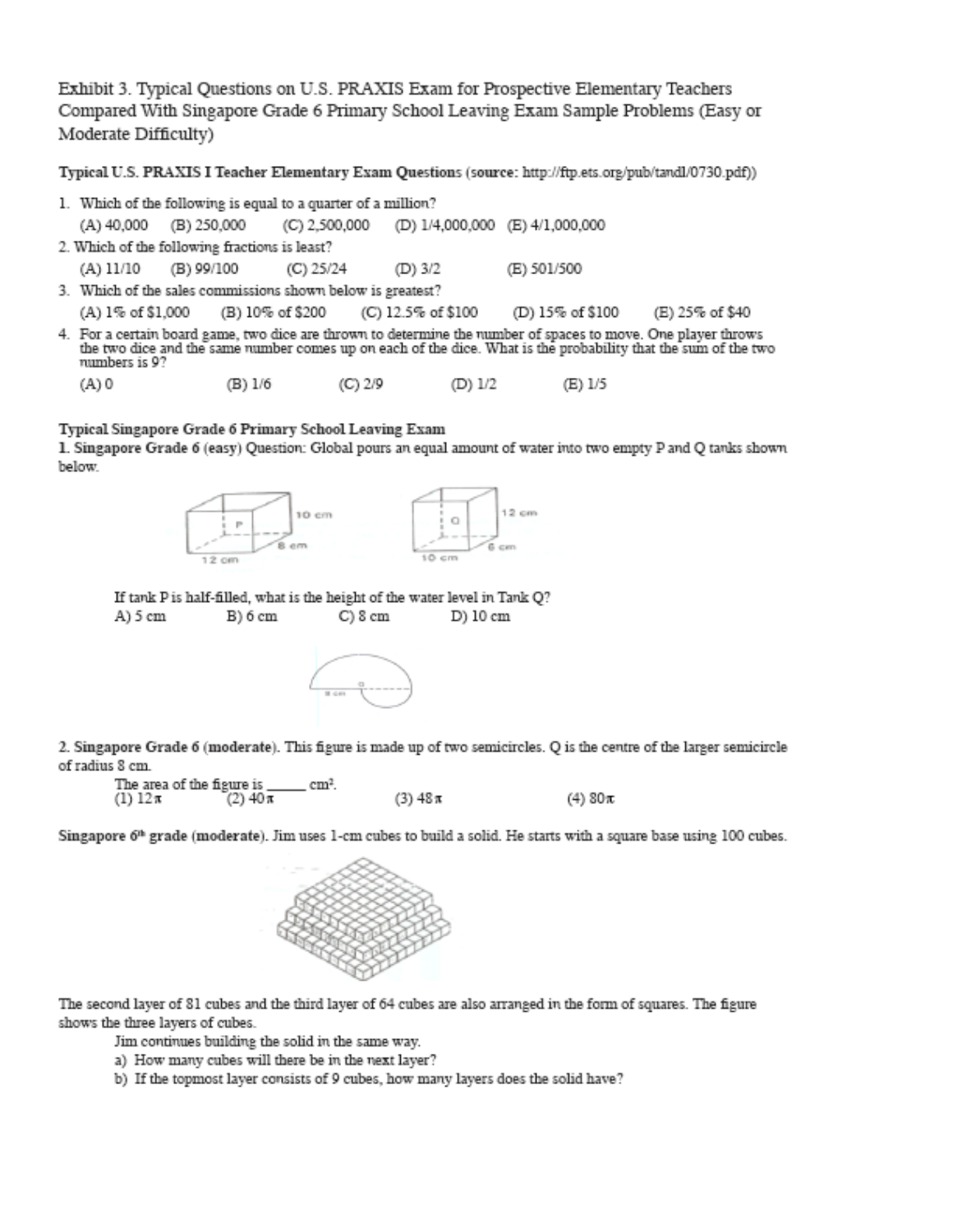#### **Areas of Strengths in the U.S. Mathematics System Compared With Singapore's System**

 Although the U.S. mathematics program is weaker than Singapore's in most respects, the U.S. system is stronger than Singapore's in some areas.

# **The U.S. framework gives greater emphasis than Singapore's framework does to developing important communication. 21st-century mathematical skills such as representation, reasoning, making connections, and**

 Singapore's framework emphasizes a very traditional set of school processes. These include understanding concepts; performing processes including arithmetic; and strategic problem solving, such as heuristic strategies for formulating problems (e.g., use a diagram or model, work backward, simplify the problem, look for patterns).

 of Singapore's focus. Whereas Singapore has a single "process " category for strategic problem-solving skills, NCTM (2000) has three: reasoning and proof, representation, and connections, in addition to problem solving. NCTM makes communication of mathematical ideas a priority, but Singapore does not give it much emphasis and includes communication only as one on a list of skills. If U.S. students could grasp 21<sup>st</sup>-century mathematics skills, they could leap frog their international performance, but the NCTM and the state frameworks need to do a better job of integrating them with rigorous mathematics content. The U.S. NCTM and many state frameworks emphasize 21st-century skills rather than the traditional skills

## **The United States places a greater emphasis on applied mathematics, including statistics, probability, and real-world problem analysis.**

 The U.S. mathematics frameworks stress data analysis and probability, whereas the Singapore framework treats statistics in a strictly theoretical way. This difference in content emphasis is apparent in comparing the

 has 11 percent of the lessons about data and statistics, with Singapore's textbook, which has only 1 percent. Exhibit 4 shows that the relative time devoted to a standard makes a difference as evidenced by the fact that the U.S. scores on TIMSS-8 are relatively strong in data traditional U.S. textbook, which at grade 6 (including statistics) and Singapore's scores are relatively weak in data.

The U.S. frameworks and textbooks also place greater emphasis on mathematical





Source: Mullie I Martin M. Gonzalez E. & Chrostoweki S. (2004)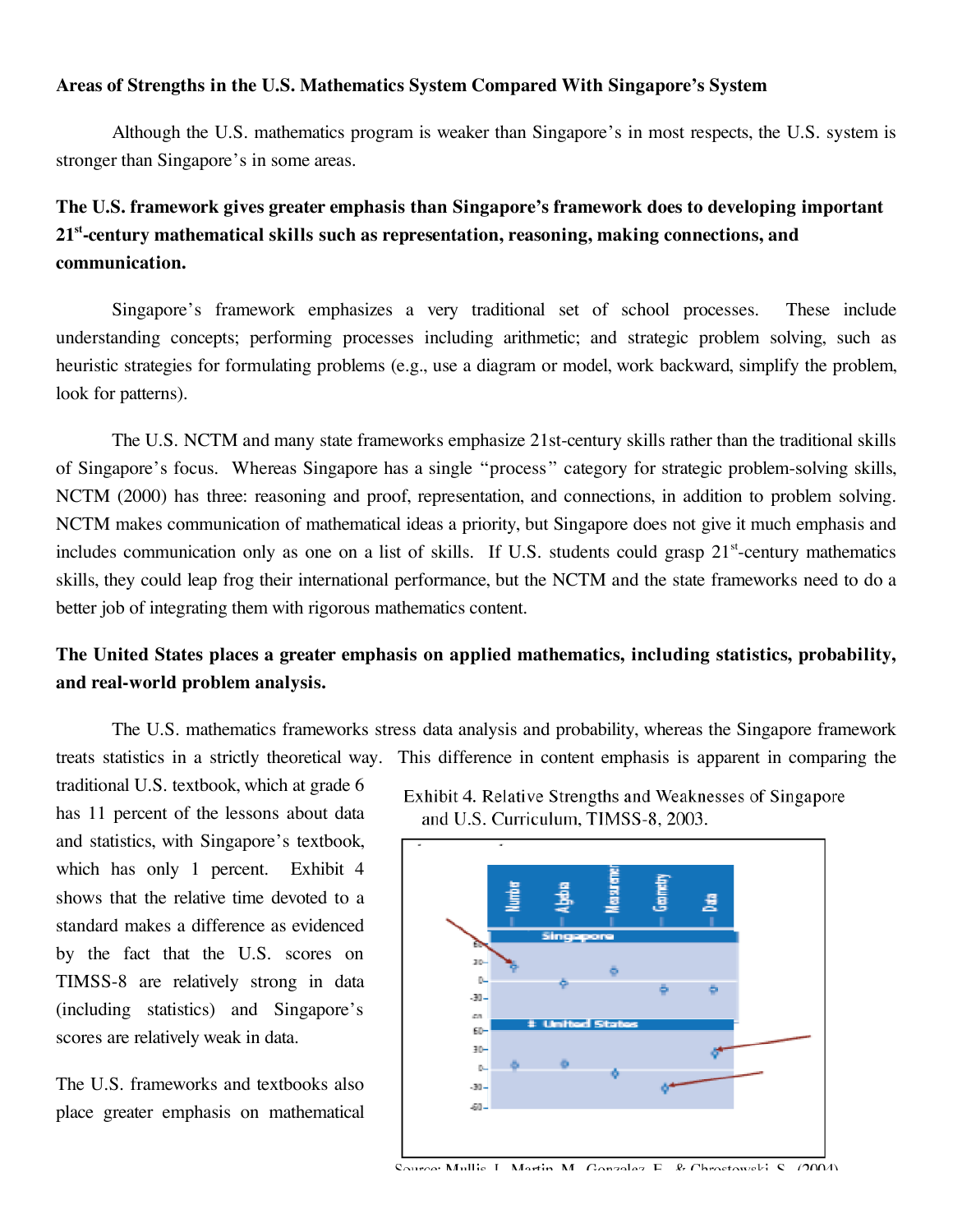applications. This is clearly seen in the nontraditional textbook, *Everyday Math*, which uses a problem based learning approach, often involving multi-step, real-world mathematics problems as the primary method of instruction. Such applications give students practice in understanding how to apply mathematics in practical ways. Singapore's textbooks would benefit from more real world applications.

#### **Implications**

 Singapore's mathematics system is far better designed to truly *leave no child behind* than is the current U.S. mathematics system. Singapore's framework meets NCLB provisions to set "challenging academic standards. " Its instruction is "research based." Its teachers are truly "highly qualified," as measured by their knowledge of mathematics, and its assessments are "aligned" with the content frameworks and assess students' mathematics knowledge at both "proficient and advanced levels." The result is that Singapore students, including its minority students, are among the best students in the world. The United States, while retaining its emphasis on statistics, applications, and 21<sup>st</sup> century skills, would do well to model its mathematics reforms after the superior features of Singapore mathematics.

#### **REFERENCES**

 Dillion, S. (2005). *Students Ace State Tests, but Earn D's From U.S*; Published: N.Y. Times: November 26.

Everyday Learning Corporation (1998). *Everyday Math.* Chicago, Illinois.

- Gitomer, D., Latham, A., and Ziomek, R (1999). The academic quality of prospective teachers: the impact of admissions and licensure testing." Princeton, NJ: Educational Testing Service.
- Ginsburg, A., Cooke, G., Leinwand, S., Noell, J., and Pollock, E. (2005). *Reassessing U.S. International Mathematics Performance*: *New Findings from the 2003 TIMSS and PISA.* Washington, DC: American Institutes for Research.
- Ginsburg, A. Leinwand, S., Anstrom, T., and Pollock. E. (2005). *What the United States Can Learn from Singapore's World-class Mathematics System (and what Singapore can learn from the United States).*  Washington, DC: American Institutes for Research.
- Release, December 2000: Author. Available at: http://www1.moe.edu.sg/press/2000/pr06122000.htm. Ministry of Education (MOE), Singapore (2000). *Singapore number one in mathematics again in the Third International Mathematics and Science Study 1999 [TIMSS-R]*.Singapore Ministry of Education Press
- Ministry of Education (MOE), Singapore (2001). *Primary mathematics syllabus.* Curriculum Planning and Development Division. Available: http://www1.moe.edu.sg/syllabuses/
- Ministry of Education (MOE), Singapore (2003). *Primary School Leaving Exam.*  http://www.moe.edu.sg/exams/psle/psle.htm.